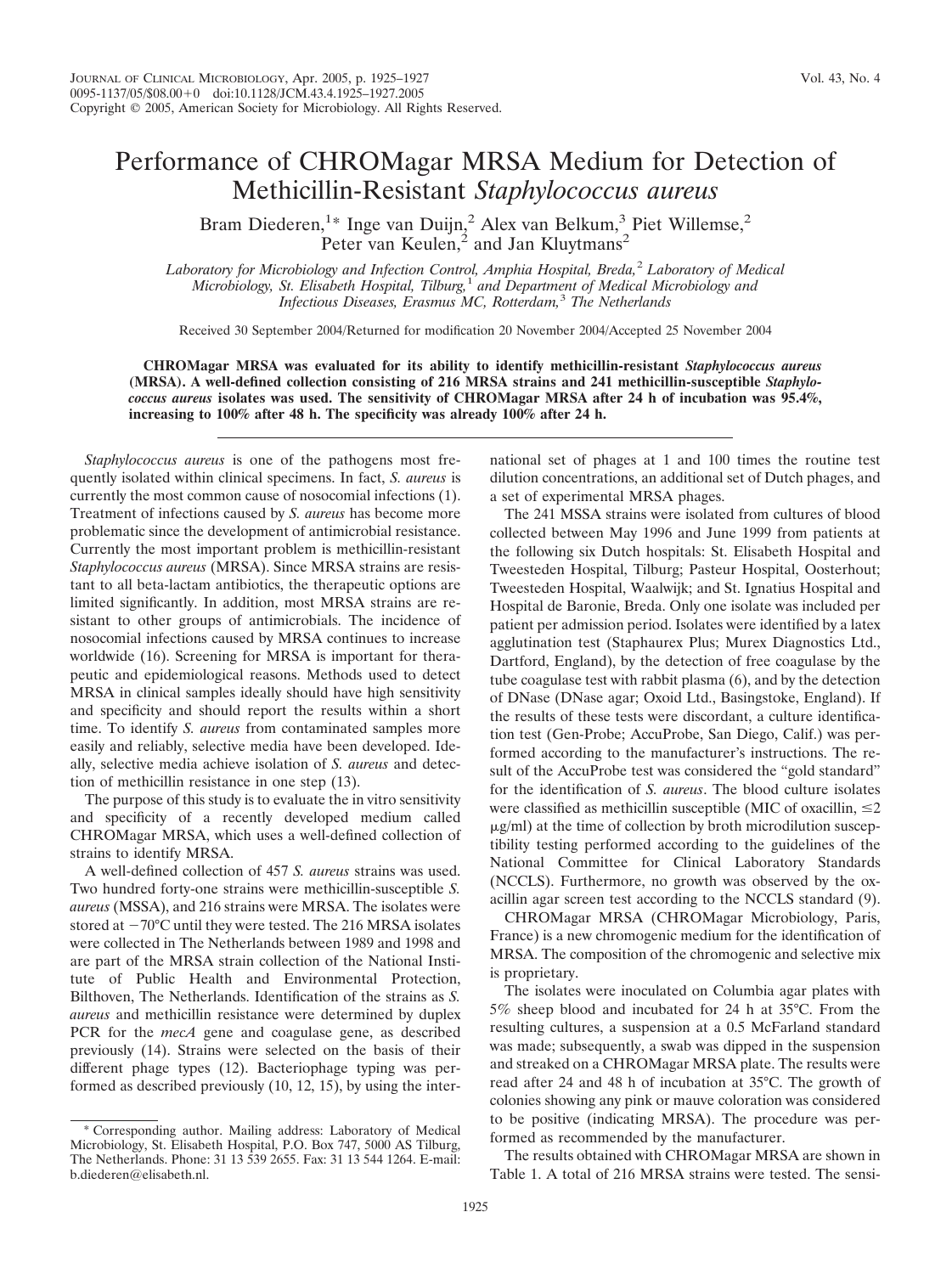TABLE 1. Results of CHROMagar MRSA after 24 and 48 h of incubation

| Organism    | No. of strains with a positive test result/total no.<br>of strains $(\% )$ at: |               |
|-------------|--------------------------------------------------------------------------------|---------------|
|             | 24 h                                                                           | 48 h          |
| <b>MSSA</b> | 0/241(0)                                                                       | 0/241(0)      |
| <b>MRSA</b> | 206/216 (95.4)                                                                 | 216/216 (100) |

tivity to detect MRSA after 24 h was 95.4% (206 of 216 strains). After 48 h the sensitivity was 100% (216 of 216 strains). A total of 241 MSSA strains were tested. The specificity was 100% after both 24 and 48 h of incubation.

Detection of MRSA from clinical samples is usually accomplished with the use of conventional nonspecific media, such as blood agar. Most of the samples are taken from nonsterile sites, like the nares, throat, perineum, and wounds. Nonspecific media are used to isolate a broad spectrum of microorganisms without inhibiting the growth of MRSA strains for which the oxacillin MIC is low (7). The disadvantage of such media is that confirmatory tests are necessary to differentiate *S. aureus* from other staphylococci. The use of chromogenic media can potentially reduce the number of confirmatory tests and achieve isolation and presumptive identification in a single step  $(4, 5, 7)$ .

In this in vitro evaluation, CHROMagar MRSA was tested for its capacity to identify MRSA. To screen for MRSA, antibiotic supplements were added to the plates. The sensitivity to detect MRSA after 24 h was 95.4%. Prolonging the incubation period improved the sensitivity to 100% after 48 h of incubation. The specificity was 100% and was not affected by a prolonged incubation period.

In a previous experiment, we evaluated the in vitro sensitivities and specificities of two chromogenic media: oxacillin resistance screening agar base (ORSAB; Oxoid Ltd.) and CHROMagar Staph aureus (CSA; CHROMagar Microbiology). CSA had a significantly higher specificity than ORSAB (7). Only 1.6% of the coagulase-negative staphylococci (CoNS) tested gave false-positive results after 24 h. Prolongation of the incubation period to 48 h increased the percentage of CoNS that gave false-positive results to 6.0%. For screening of MRSA strains, antibiotic supplements were added to both media. The sensitivity was low after 24 h of incubation (CSA, 58.6%; ORSAB, 84.2%) but increased significantly after 48 h of incubation (CSA, 77.5%; ORSAB, 91.4%). The CHROMagar MRSA as used in the present experiment has a significantly higher sensitivity than that determined for CSA or ORSAB in the previous study, which used the same collection, and CHROMagar MRSA can detect MRSA strains for which the oxacillin MIC is low.

Other researchers have studied the clinical performance of selective chromogenic media. Merlino et al. studied a small sample of 136 staphylococci strains: 114 were *S. aureus* and 22 were coagulase-negative staphylococci (8). CSA was compared to conventional mannitol salt agar by using DNase agar plates and the tube coagulase test. The CSA medium was supplemented with methicillin at a concentration of 4.0 mg/liter. None of the MSSA strains grew on the plates, and all 36 highly resistant MRSA strains grew suspect colonies. A collection of

12 community-acquired MRSA strains was also tested. Only four of these 12 strains (33.3%) grew on methicillin-supplemented CSA. Simor et al. compared ORSAB, supplemented with oxacillin, with a conventional mannitol salt agar plate, supplemented with 2.0 mg of oxacillin per liter, for the detection of MRSA in clinical specimens (13). When specimens from patients at high risk for MRSA colonization were screened with ORSAB, 102 of 104 MRSA-positive clinical specimens (98%) were correctly identified. In total, 138 clinical specimens yielded blue, mannitol-fermenting colony types; therefore, the positive predictive value of ORSAB-positive specimens for MRSA was only 74%. Becker et al. (2) reported that the sensitivity of ORSAB was as high as that reported by Simor et al. (13), but positive predictive values were much lower (48.9%) in the study of Becker et al. This discrepancy may be explained by the fact that Becker et al. included all submitted clinical specimens, rather than restricting the experiment to patients at high risk for MRSA colonization. This inclusion will likely result in a lower prevalence of MRSA and, consequently, a lower positive predictive value.

Blanc et al. (3) evaluated the sensitivity of ORSAB medium for the recovery of MRSA from patients' specimens by using ORSAB alone as a primary culture medium and as a subculture of a selective enrichment broth (Mueller-Hinton broth supplemented with NaCl and oxacillin). A low sensitivity (74%) was obtained when ORSAB medium was used alone as a primary culture, whereas the sensitivity was 88% when a single selective enrichment broth was used. The specificity was only 47% in both cases. Blanc et al. concluded that an enrichment broth is still needed to ensure a good sensitivity for the recovery of MRSA. Perry et al. (11) evaluated MRSA ID, a new chromogenic agar medium. Seven hundred forty-seven swabs from various clinical sites were cultured on MRSA ID, CHROMagar MRSA, ORSAB, and selective mannitol broth. A total of 85 MRSA strains were isolated by a combination of all methods. After 48 h of incubation, 89, 72, and 78% of the MRSA strains were isolated on MRSA ID, CHROMagar MRSA, and ORSAB, respectively. There was little difference between CHROMagar MRSA, MRSA ID, and ORSAB for the isolation of MRSA from nasal swabs and axillae after 48 h of incubation. However, CHROMagar MRSA appeared to be inferior to all other media for the isolation of MRSA from perineal swabs, possibly due to the impact of the competing flora.

The present evaluation is different from local studies using consecutive clinical MRSA isolates in an area of endemicity, where only a limited number of clonal types are tested. This circumstance leads to over- or underestimation of the true value of a test under evaluation. In the present study, a specific type was included only once and many different strains were tested. Therefore, this study provides results that represent a broad array of strains.

However, this study has some important limitations. First, a high inoculum of MSSA and MRSA isolates in pure culture was used, in contrast to the low concentration usually present in clinical samples. Second, the presence of CoNS or the influence of other species was not evaluated. This may influence both sensitivity and specificity when CHROMagar MRSA medium is used on clinical samples.

In conclusion, CHROMagar MRSA is highly sensitive and